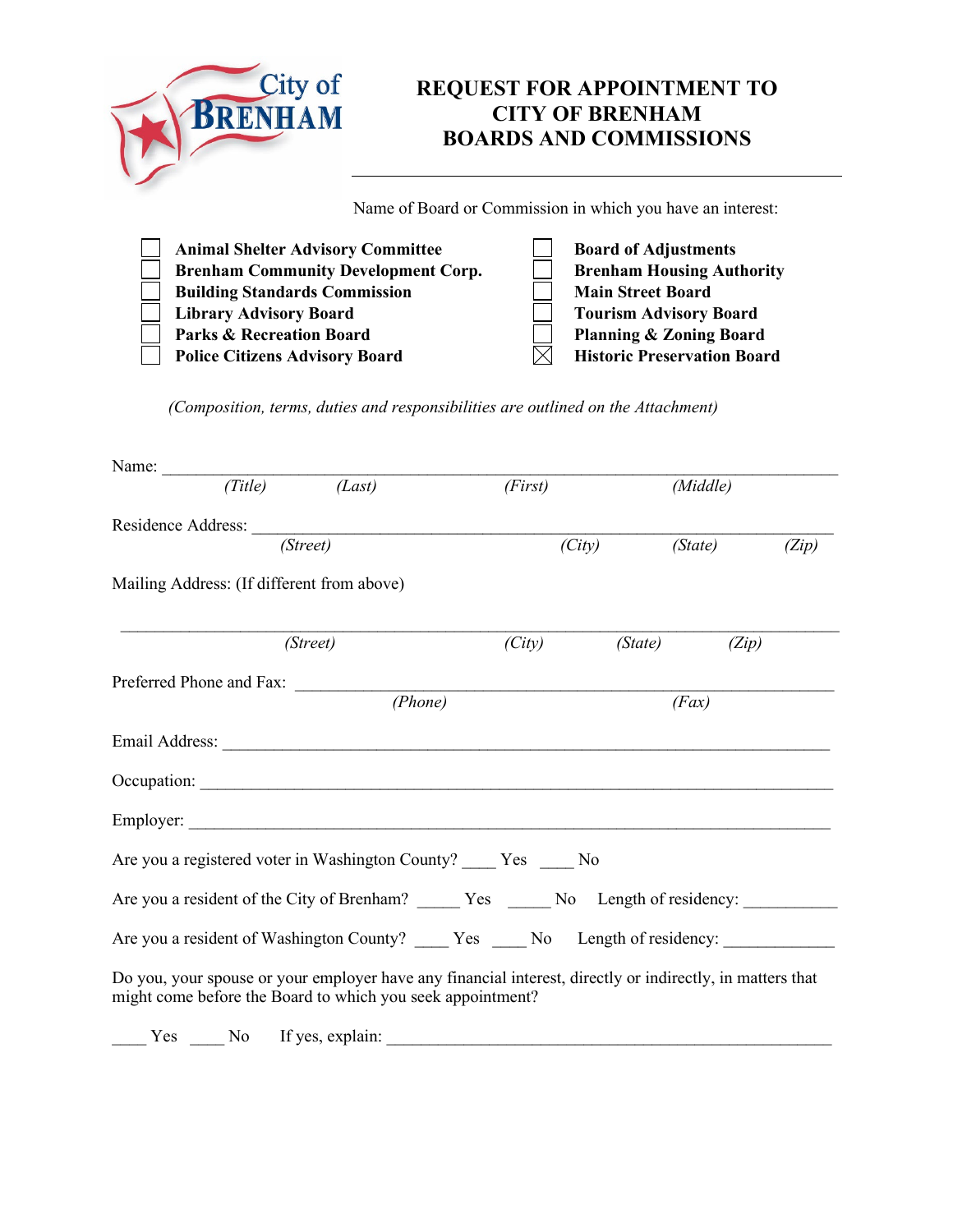Applicant Name:

## **BACKGROUND**

| Current or Past Volunteer Experience/Community Service:                                                                                                                                                           |
|-------------------------------------------------------------------------------------------------------------------------------------------------------------------------------------------------------------------|
| Please specify current or past volunteer experience/community service, if any, on Boards, Commissions,<br>Corporations, Non-Profit Entities, Agencies, or other Entities. Additional information may be attached. |
|                                                                                                                                                                                                                   |
|                                                                                                                                                                                                                   |
|                                                                                                                                                                                                                   |
|                                                                                                                                                                                                                   |
|                                                                                                                                                                                                                   |

 $\mathcal{L}_\text{max}$  , and the contract of the contract of the contract of the contract of the contract of the contract of

## \*\*\*\*\*\*\*\*\*\*\*\*\*\*\*\*\*\*\*\*\*\*\*\*\*\*\*\*\*\*\*\*\*\*

**Reasons for seeking appointment:** Please attach a brief narrative outlining your interests and qualifications for seeking this appointment. You may also add a resume or any additional documentation.

**I have read and understand the instructions and appointment process.** I certify that all statements that I have made on this application and other supplementary materials are true and correct. I acknowledge that any false statement or misrepresentation on this application or supplementary materials will be cause for refusal of appointment or immediate dismissal at any time during the period of my appointment. If appointed, I agree to attend a new board member training session conducted by the City Secretary's Office.

Signature Date

## **FILE THIS COMPLETED APPLICATION FORM WITH CITY SECRETARY'S OFFICE ON OR BEFORE 5:00 P.M. ON JUNE 30TH.**

 $\_$  , and the contribution of the contribution of  $\mathcal{L}_\mathcal{A}$  , and the contribution of  $\mathcal{L}_\mathcal{A}$ 

City of Brenham – Office of the City Secretary P.O. Box 1059 Brenham, Texas 77834-1059 Phone: 979-337-7388 Fax: 979-337-7568 Email: afaykus@cityofbrenham.org

*(Original copy will be kept on file in the City Secretary's office for 12 months from the date of submission)*